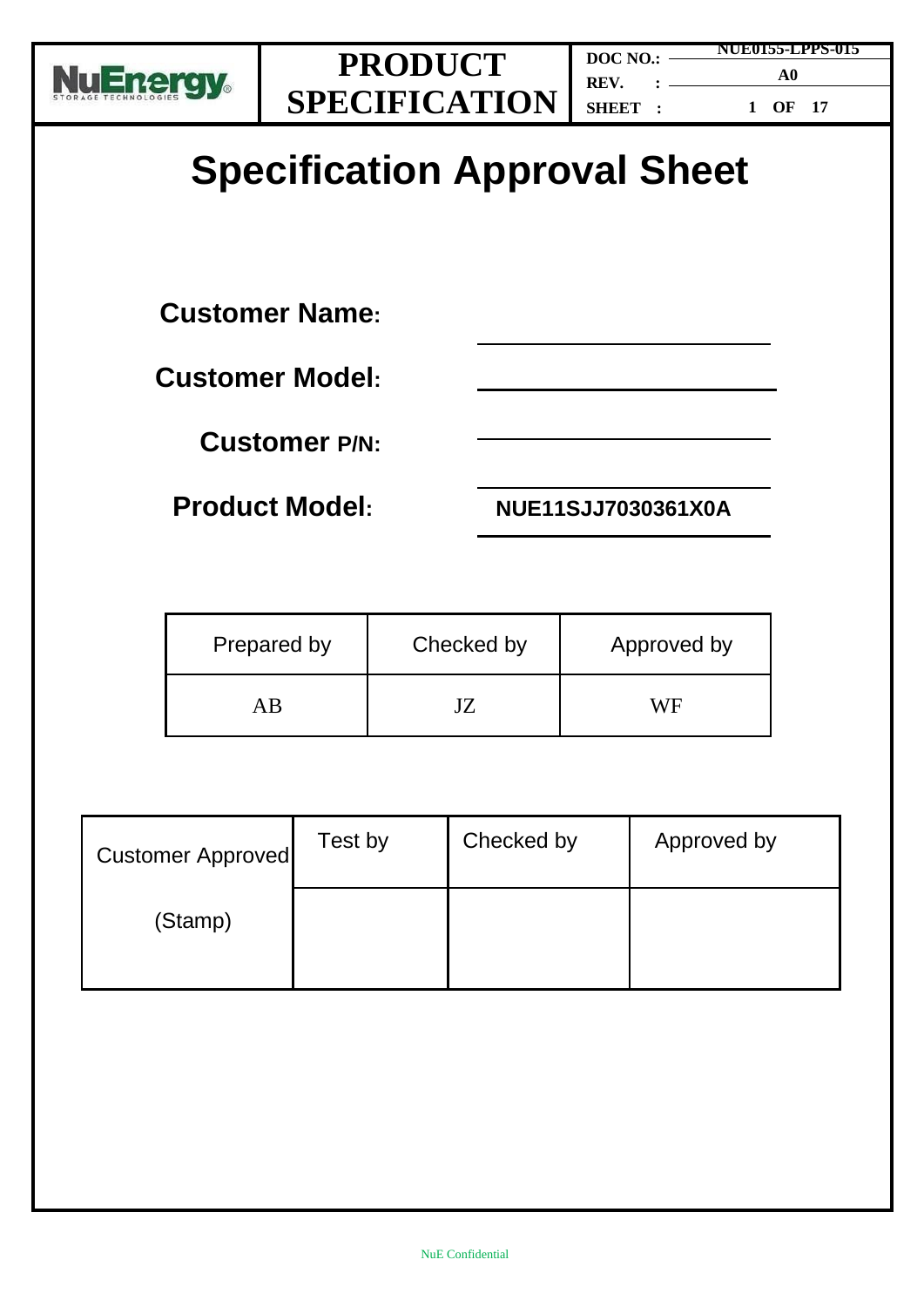

| DOC NO.:                   |  | NUE0155-LPPS-015 |  |
|----------------------------|--|------------------|--|
|                            |  | A0               |  |
| $REV.$ : $\longrightarrow$ |  |                  |  |
| SHEET :                    |  | 2 OF 17          |  |

**Revision History**

| <b>Revision</b> | <b>Description</b> | <b>Date</b> | Approval |
|-----------------|--------------------|-------------|----------|
| A <sub>0</sub>  | Release            | 2018-04-23  | WF       |
|                 |                    |             |          |
|                 |                    |             |          |
|                 |                    |             |          |
|                 |                    |             |          |
|                 |                    |             |          |
|                 |                    |             |          |
|                 |                    |             |          |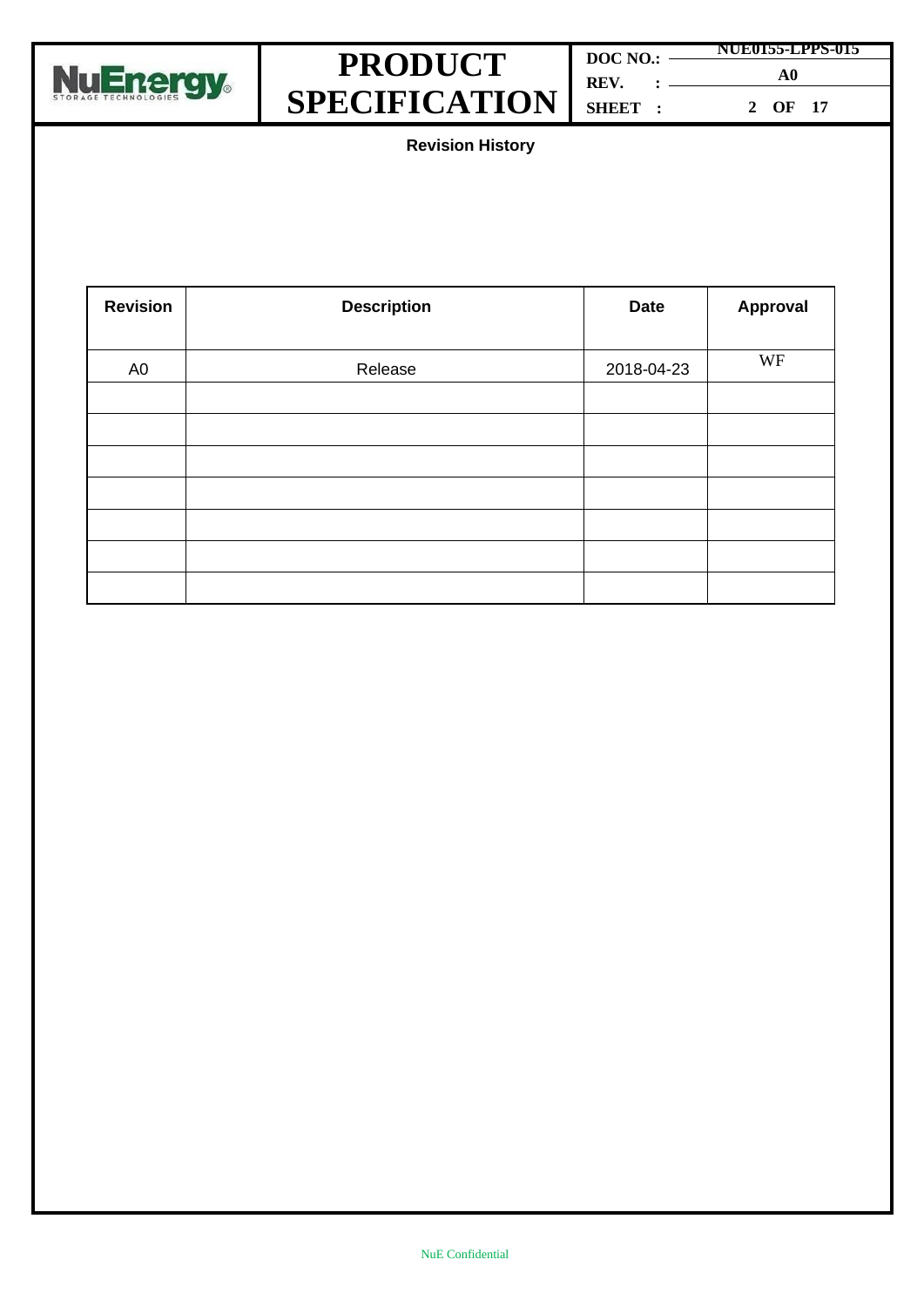

| DOC NO. | <b>NUE0155-LPPS-015</b> |  |
|---------|-------------------------|--|
|         |                         |  |
|         | A0<br>$REV.$ : —————    |  |
|         |                         |  |
| SHEET:  | 3 OF 17                 |  |

### **Contents**

- 1. Scope
- 2. Product basic information
- 3. Battery Outline Drawing
- 4. Electricalcharacteristics
- 5. Condition adaptingcharacteristics
- 6. Cellsafetyperformance
- 7. Battery safety performance
- 8. Others
- 9. Testing requirements
- 10. Electrical Characteristics
- 11. Cell
- 12. Electric Protect Features
- 13. Schematic circuit diagram
- 14. PCB Parts List BOM
- 15. PCB Layout PCB
- 16. Packaging
- 17. Warranty, Battery Precautions and Safety Instructions

Customer Inquiry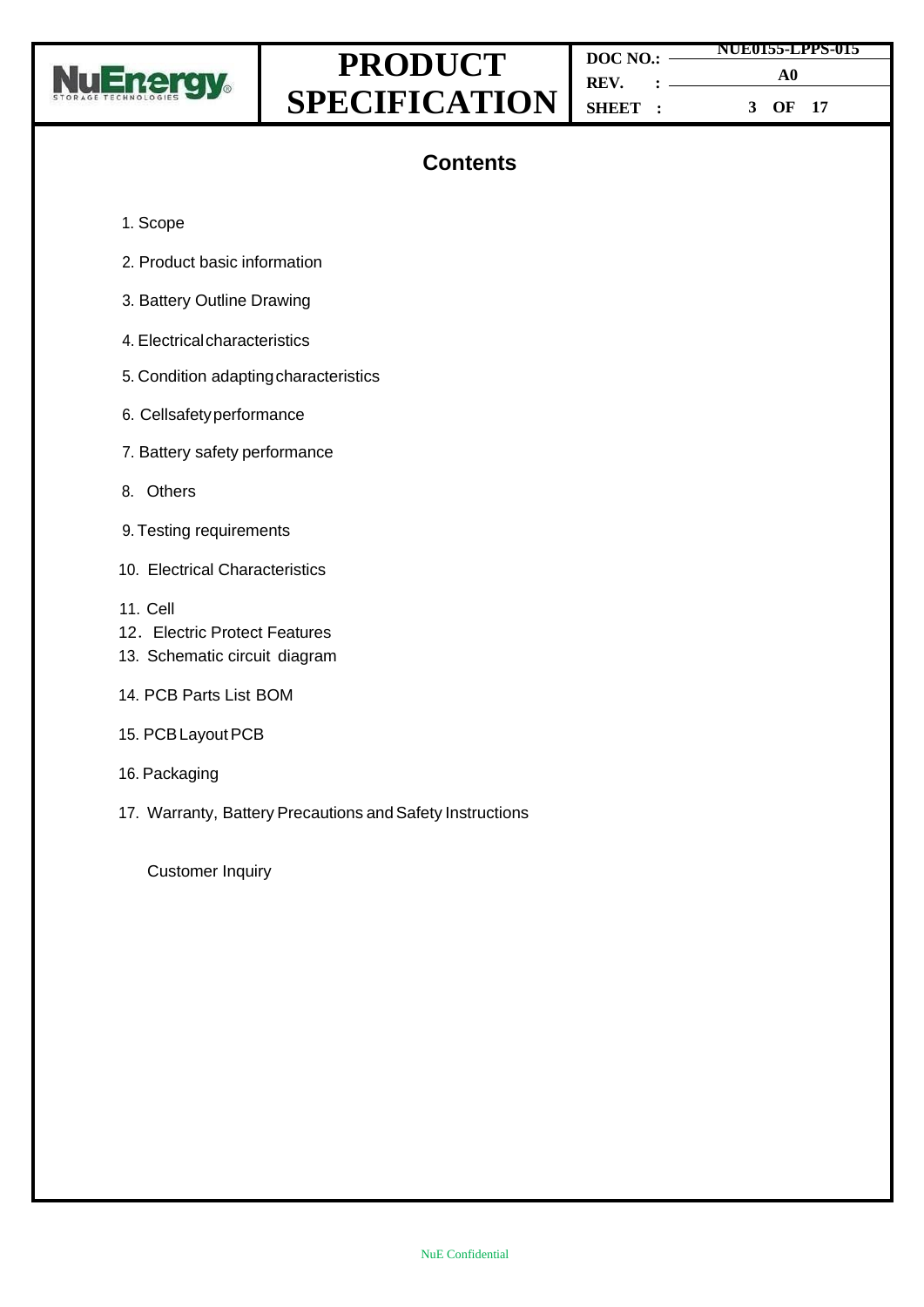

|          |  | <b>NUE0155-LPPS-015</b>    |
|----------|--|----------------------------|
| DOC NO.: |  | A0                         |
|          |  | $REV.$ : $\longrightarrow$ |
| SHEET :  |  | OF 17<br>$\Delta$          |

#### **1. Scope**

The specification shall be applied to Lithium-ion Polymer (LIP) rechargeable battery pack which is manufactured by **NuEnergy Storage Technologies.**

**Reference standard** :GB/T 18287-2013、IEC/EN61960、UL1642

#### **2. Product basic information**

| <b>Items</b>                              | <b>Parameter</b>                                                                                                                                         |                     |  |
|-------------------------------------------|----------------------------------------------------------------------------------------------------------------------------------------------------------|---------------------|--|
| Battery model                             | 703036H                                                                                                                                                  |                     |  |
| Design scheme                             | S-8261DAG-M6T1U +DP8205A                                                                                                                                 |                     |  |
| Nominal voltage                           | 3.8V                                                                                                                                                     |                     |  |
| Minimum capacity                          | 1000mAh                                                                                                                                                  |                     |  |
| Typical capacity                          | 1050mAh                                                                                                                                                  |                     |  |
| Charging voltage                          | 4.35V                                                                                                                                                    |                     |  |
| Discharging cut-off voltage               | 3.0V                                                                                                                                                     |                     |  |
| Standard charging                         | 0.2C /4.35V                                                                                                                                              |                     |  |
| Max charging                              | 1.0C /4.35V                                                                                                                                              |                     |  |
| Standard discharging                      | 0.2C/3.0V                                                                                                                                                |                     |  |
| Max discharging                           | 1.0C/3.0V                                                                                                                                                |                     |  |
| Weight                                    | Appr: 18.4g                                                                                                                                              |                     |  |
| Shipment voltage                          | 4.05-4.10V                                                                                                                                               |                     |  |
| Battery pack impedance                    | ≤260mΩ                                                                                                                                                   |                     |  |
|                                           | $0^{\circ}$ C~10 $^{\circ}$ C<br>0.2C<br>max                                                                                                             |                     |  |
| Max charge current                        | 10°C~20°C<br>0.5C<br>max                                                                                                                                 |                     |  |
|                                           | 20°C~45°C<br>1.0C<br>max                                                                                                                                 |                     |  |
|                                           | -20 $\textdegree$ C~0 $\textdegree$ C<br>0.2C<br>max                                                                                                     |                     |  |
| Max discharge current                     | $0^{\circ}$ C~25 $^{\circ}$ C<br>0.5C<br>max                                                                                                             |                     |  |
|                                           | $25^{\circ}$ C~60 $^{\circ}$ C<br>1.2C<br>max                                                                                                            |                     |  |
| Operating temperature                     | Charging:<br>$0^{\circ}$ C ~ 45 $^{\circ}$ C                                                                                                             |                     |  |
|                                           | Discharging: -20°C ~60°C                                                                                                                                 |                     |  |
| Storage (At 50% SOC and specified         | $-10$ $-25$                                                                                                                                              | (12 months, ≥85% )  |  |
| temp, recoverable capacity in % vs time.) | $-45$<br>$-10$                                                                                                                                           | (6 months,<br>≥85%) |  |
|                                           | $-10 - 55$                                                                                                                                               | ≥90%)<br>(1 month,  |  |
|                                           | is the recommended storagetemperature<br>$20 + 5$                                                                                                        |                     |  |
| Visual Inspection                         | There should not be any remarkable scratches, cracks, bolts,<br>cauterization, deformations, swelling, and leakage and so on the surface of the<br>cell. |                     |  |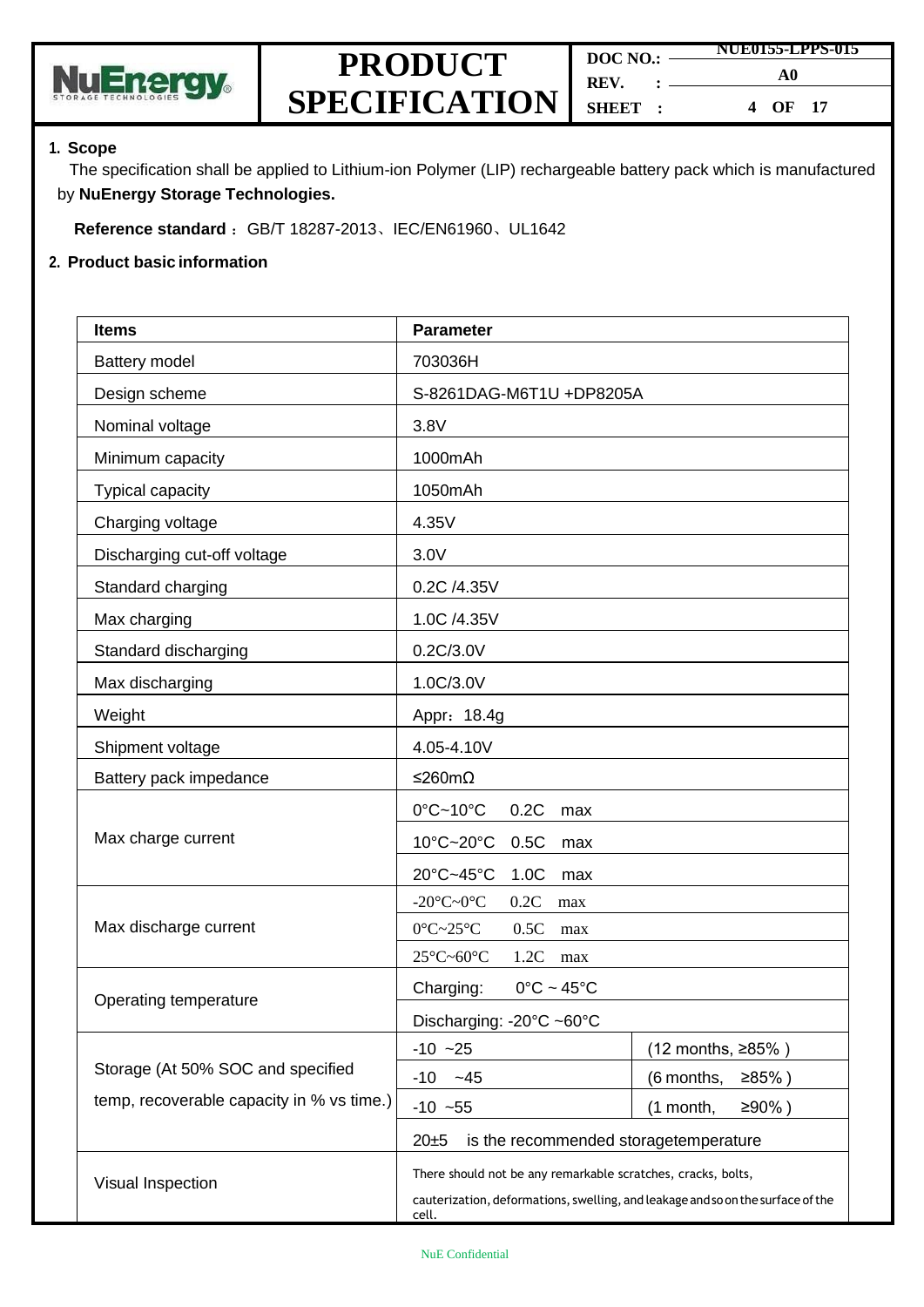

**DOC NO.: REV. : SHEET : NUE0155-LPPS-015 A0 5 OF 17**

### **3. Battery Outline Drawing**



| BOM(Bill of materials) |                  |                      |     |             |  |
|------------------------|------------------|----------------------|-----|-------------|--|
| NO.                    | Material Name    | Specification        | Qty | Remark      |  |
|                        |                  |                      |     |             |  |
|                        | Cell             | 703036/1000mAh/3.8V  |     | <b>RoHS</b> |  |
| 2                      | Protection board | PCB1240-9            |     | <b>RoHS</b> |  |
| 3                      | Wire             | Red Wire UL3302#28   |     | <b>RoHS</b> |  |
|                        |                  | Black Wire UL3302#28 |     | <b>RoHS</b> |  |
| 4                      | Connector        |                      |     | <b>RoHS</b> |  |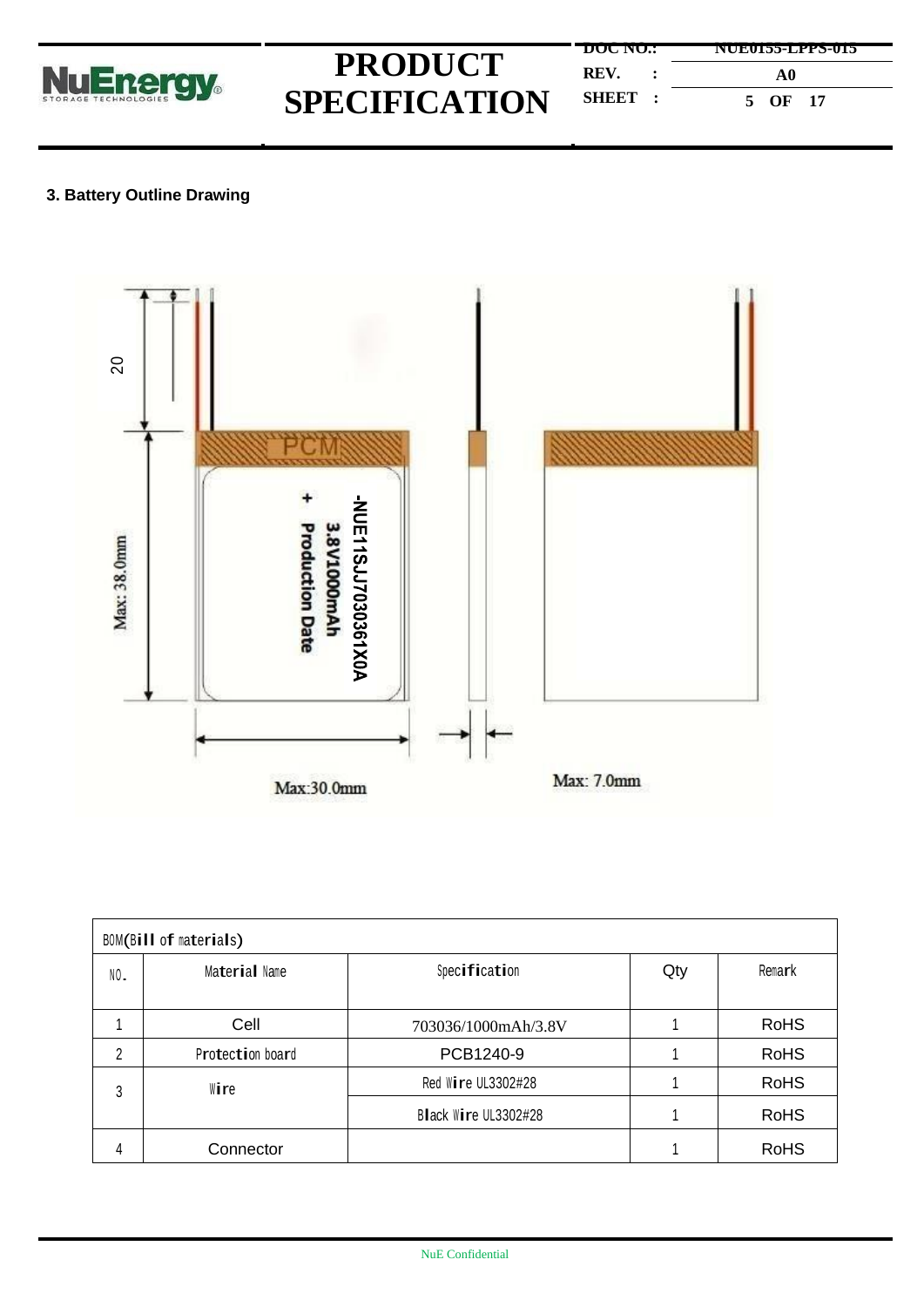

**DOC NO.: REV. : SHEET : NUE0155-LPPS-015 A0 6 OF 17**

#### **4**.**Electrical characteristics**

| No.          | <b>Items</b>              | <b>Test Method</b>                                                                                                                                                     | <b>Criteria</b> |
|--------------|---------------------------|------------------------------------------------------------------------------------------------------------------------------------------------------------------------|-----------------|
| 1            | <b>Standard Charge</b>    | Charging the cell initially with constant current at 0.2C<br>and then with constant voltage at 4.35V till charge current<br>declines to 0.02C.                         | N/A             |
| $\mathbf{2}$ | <b>Minimal Capacity</b>   | The capacity means the discharge capacity of the cell,<br>which is measured with discharge current of 0.2C with<br>3.0V cut-off voltage after the standard charge.     | $\geq 1000$ mAh |
| 3            | Charge/Discharge<br>Cycle | The capacity on 0.2C discharge shall be measured after<br>500 cycles of 0.2C charge and discharge at $23\pm2^{\circ}$ C.                                               | Capacity≥80%    |
| 4            | Retention<br>Capability   | After full charging, storing the battery 28 days with 20 $\pm$<br>5°C condition, and then staying 1 hours with discharge<br>current of 0.2C till 3.0V cut-off voltage. | Capacity≥85%    |

#### **Typical capacity**

current of 0.2C with 3.0V cut-off voltage after the standard charge at 23±2℃ environmenttemperature, The capacity means the average discharge capacity of the cell, which is measured with discharge Unit: mAh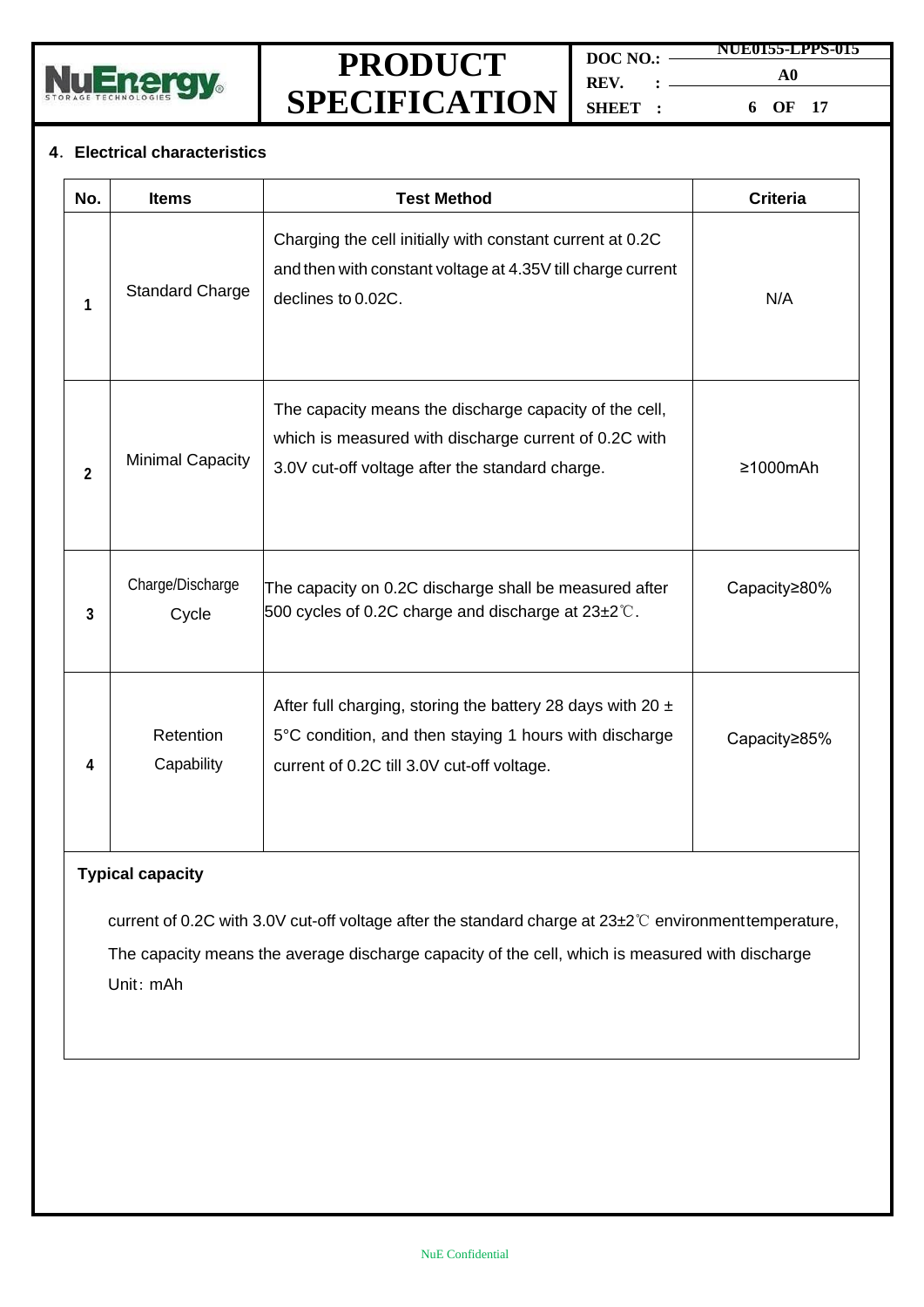

**DOC NO.: REV. : SHEET : NUE0155-LPPS-015**

**A0 7 OF 17**

### **5**.**Condition adapting characteristics**

| No.            | <b>Items</b>                                | <b>Test Method</b>                                                                                                                                                                                                                                                     | <b>Criteria</b>                                                                                                                          |
|----------------|---------------------------------------------|------------------------------------------------------------------------------------------------------------------------------------------------------------------------------------------------------------------------------------------------------------------------|------------------------------------------------------------------------------------------------------------------------------------------|
| 1              | Constant<br>temperature<br>and Humidity     | temperature is $40\pm2^{\circ}$ and the<br>humidity ranges<br>After standard charging, put cell into the box thatthe<br>between 90 $\sim$ 95% for 48 hours, then put it at 23 $\pm$ 2°C for<br>2 hours, then discharge with current of 0.2C to the<br>cut-off voltage. | No distortion, no rust, no<br>leakage, no venting, no<br>rupture, no fire, no<br>explosion, the discharge<br>time is not less than 3hrs. |
| $\overline{2}$ | <b>High Temperature</b><br>Performance Test | temperature of $55^{\circ}C \pm 2^{\circ}C$ for 2h, then discharge with<br>After full charging, put the cell into box with high<br>current of 1.0C to the cut-off voltage.                                                                                             | No distortion, no rupture, no<br>fire, no smoke or leakage<br>Discharge time≥51min                                                       |
| 3              | Low Temperature<br><b>Performance Test</b>  | temperature of $-10\pm2^{\circ}$ for 16~24h, then discharge with<br>After full charging, put the cell into box with low<br>current of 0.2C to the cut-off voltage.                                                                                                     | No distortion, no rupture,<br>no fire, smoke or leakage<br>Discharge time≥3h                                                             |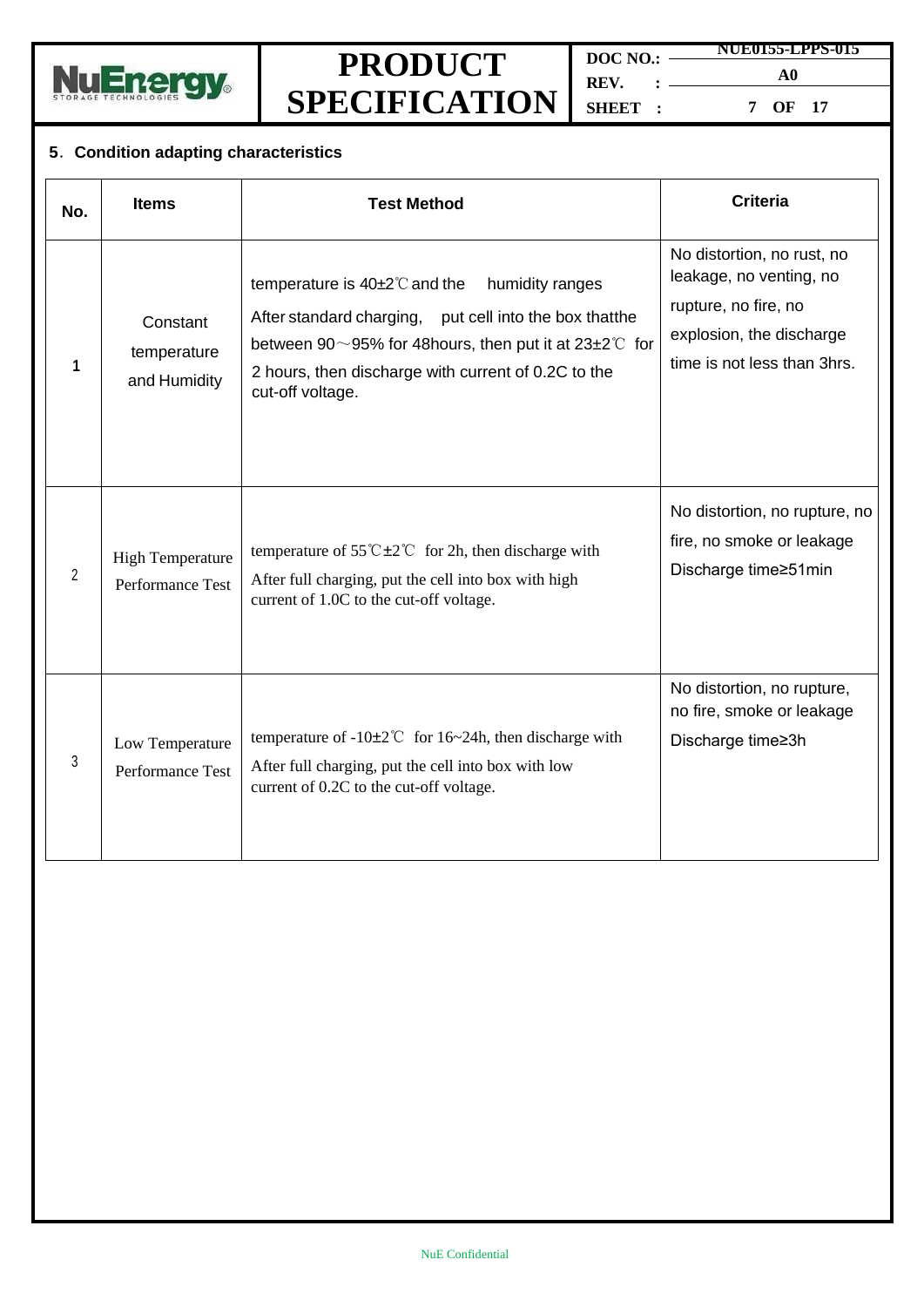

**DOC NO.: REV. : SHEET : NUE0155-LPPS-015**

**A0 8 OF 17**

### **6**.**Cell safety performance**

| No.          | <b>Items</b>                             | <b>Test Method</b>                                                                                                                                                                                                                       | <b>Criteria</b>           |
|--------------|------------------------------------------|------------------------------------------------------------------------------------------------------------------------------------------------------------------------------------------------------------------------------------------|---------------------------|
| 1            | Cell<br>Overcharge                       | After discharge to limit voltage, charged at constant current<br>of 3C and constant voltage of 4.6V, while voltage reaches to<br>the max, if charging continued over 7 hours or temperature<br>is 20% less than the top, close the test. | No explosion and no fire. |
| $\mathbf{2}$ | External<br>Short-circuit<br><b>Test</b> | Cell terminals are short-circuited to discharged state less<br>than 0.1V or longer time with a resistance of $50 \text{m}\Omega$ or less.<br>Tests are to be conducted at room temperature.                                              | No explosion and no fire. |
| 3            | Over-<br>Discharge<br><b>Test</b>        | Cell is discharged at a current of 1C rate for 2.5 hours. (If<br>current stops by safety or passive circuit on the battery, test<br>is finished).                                                                                        | No explosion and no fire. |
| 4            | <b>Crush Test</b>                        | Crush between two flat plates. Applied force is about 13kN.                                                                                                                                                                              | No explosion and no fire. |
| 5            | Impact Test                              | Impact between bar (15.8mm diameter) and 9.1Kg falling<br>material (at a height of 6.1cm). Bar is laid across the center<br>of the test sample.                                                                                          | No explosion and no fire. |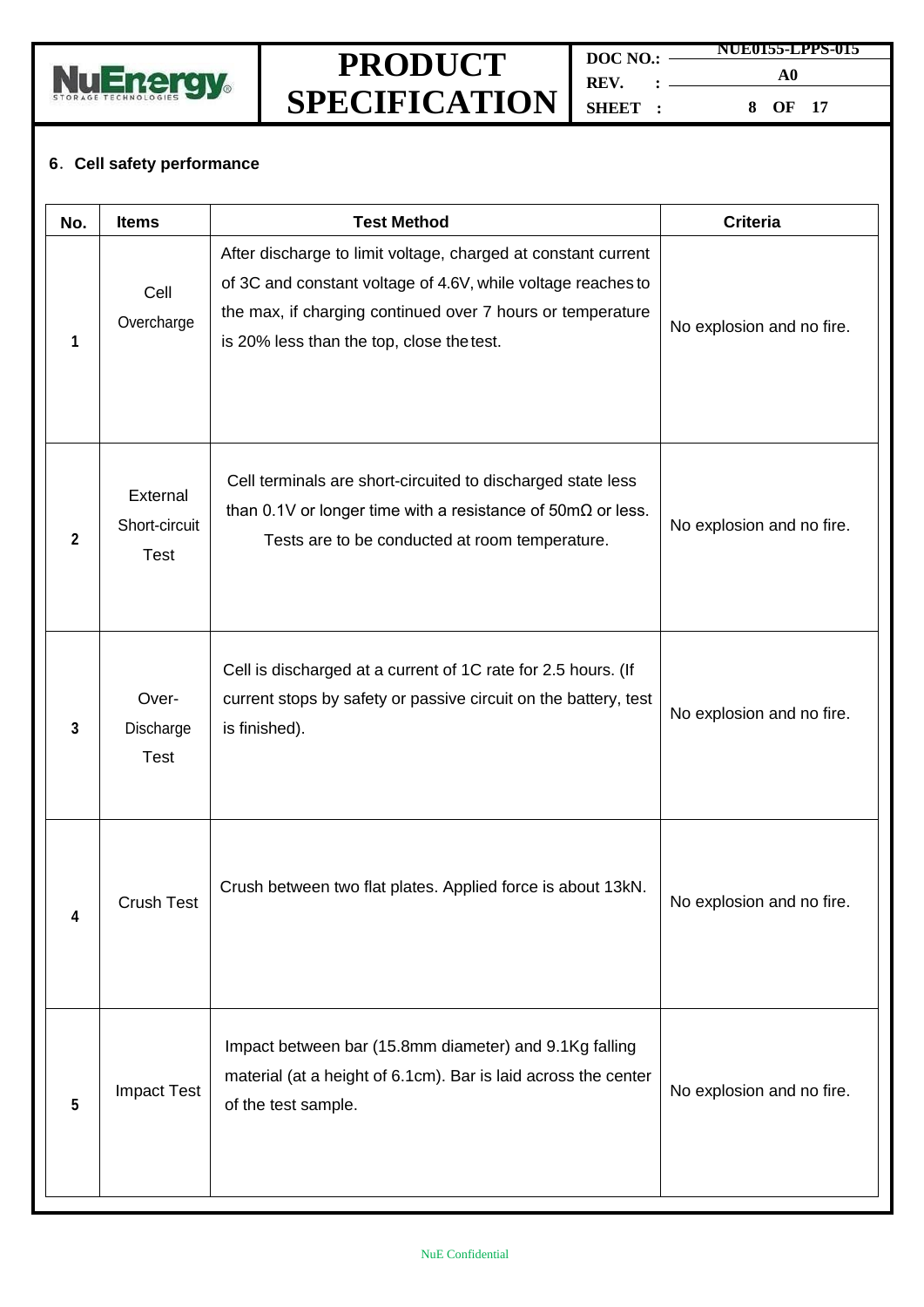|   |                          |  | <b>PRODUCT</b><br><b>SPECIFICATION</b>                                                                                                                                                                                                                                                               | DOC NO.:<br>REV.<br><b>SHEET</b> | <b>NUE0155-LPPS-015</b><br>${\bf A0}$<br>OF<br>17<br>9 |
|---|--------------------------|--|------------------------------------------------------------------------------------------------------------------------------------------------------------------------------------------------------------------------------------------------------------------------------------------------------|----------------------------------|--------------------------------------------------------|
| 6 | Drop                     |  | After standard charging, the cell is to be dropped from a<br>height of 1.2 meter onto a thickness of 20mm board,<br>dropped once in the positive and negative directions of three<br>mutually perpendicular X, Y, Zaxes.                                                                             |                                  | No leakage, no smoke,<br>no fire, no explosion.        |
| 7 | Vibration<br><b>Test</b> |  | Fixed the fully charged cell to vibration table and subjected<br>to vibration cycling that the frequency is to be varied at the<br>rate of 1Hz per minute between 10Hz and 55Hz, the<br>excursion of the vibration is 0.8mm. The cell shall be<br>vibrated for 90 ~100 minutes per axis of XYZ axes. |                                  | No explosion, no fire. no<br>leakage.                  |
| 8 | Heating                  |  | After standard charging, put cell in the baking oven and<br>5 $\pm$ 2°C per minute to a temperature of 130 $\pm$ 2°C, remain for<br>start, the temperature of the oven is to be raised at a rate of<br>30 minutes at that temperature.                                                               |                                  | No explosion and no fire.                              |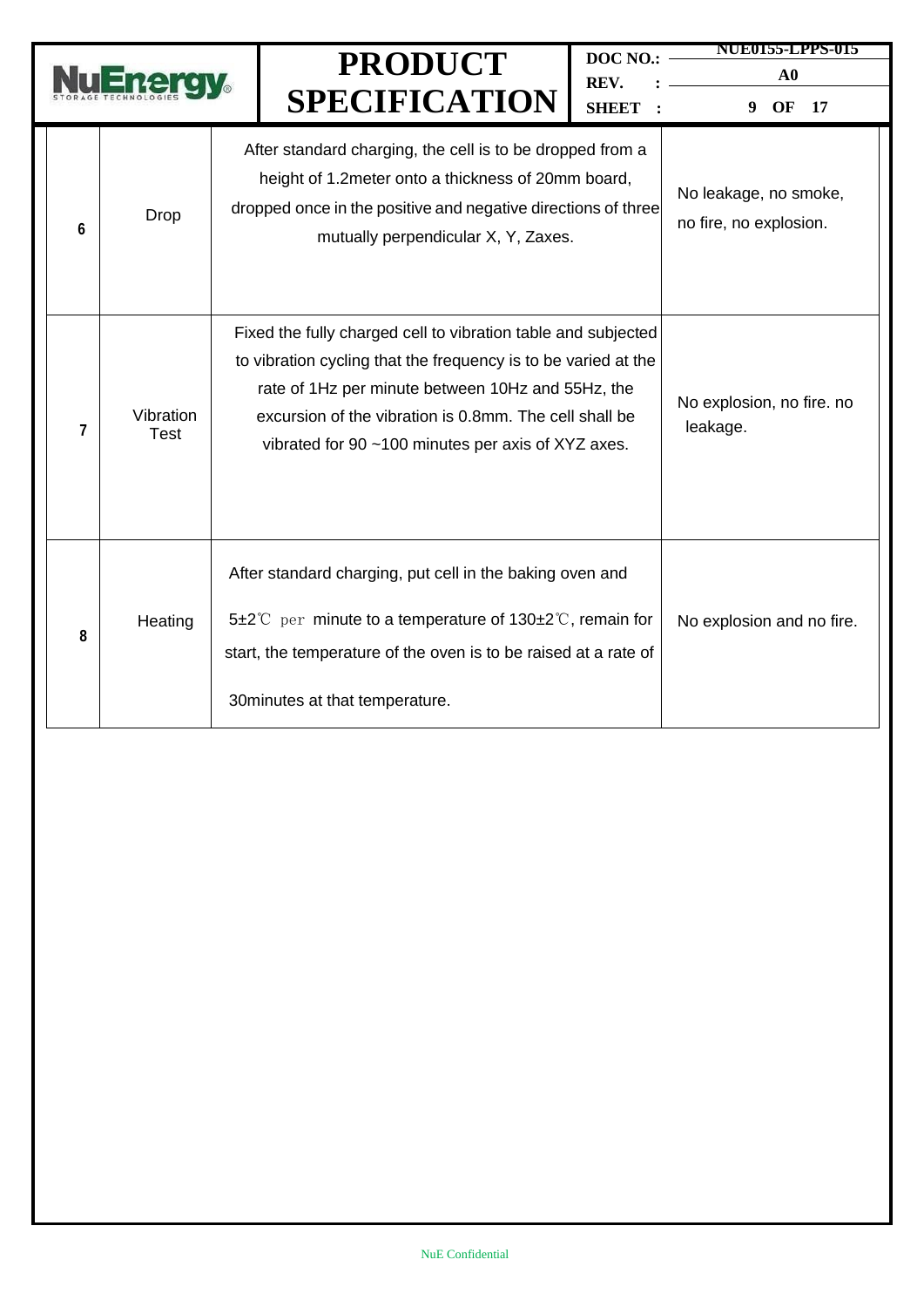

**DOC NO.: REV. : SHEET : NUE0155-LPPS-015 A0 10 OF 17**

#### **7**.**Battery safety performance**

|   | Overcharge<br>protection        | After battery charge finished, then charge the battery for 8<br>hours with a power which can provide 2 times more than<br>nominal voltage and 2C <sub>5</sub> A current.                                                                                          | No fire, no explosion. The<br>electrical properties of<br>normal.                           |
|---|---------------------------------|-------------------------------------------------------------------------------------------------------------------------------------------------------------------------------------------------------------------------------------------------------------------|---------------------------------------------------------------------------------------------|
| 2 | Over<br>discharge<br>protection | After the battery is fully charged, discharge at $20\pm5^{\circ}$<br>conditions with 0.2C <sub>5</sub> A until the battery voltage drops to<br>the<br>over discharge voltage, then discharge with a $30\Omega$ resister for<br>24 hours.                          | No fire, no explosion. The<br>electrical properties of<br>normal.                           |
| 3 | Short<br>protection             | After standard charging, connect the positive and negative<br>terminals of the cell with copper wire having a maximum<br>resistance load of 0.1 $\Omega$ at room temperature, the test is<br>discontinued when the surface temperature lower than 10 $\degree$ C. | The battery shall no<br>rupture, smoke, catch fire,<br>or leakage.<br>Battery Voltage ≥3.6V |

#### **8**.**Others**

Any matters that this specification doesn't cover should be conferred between the customer and NuE.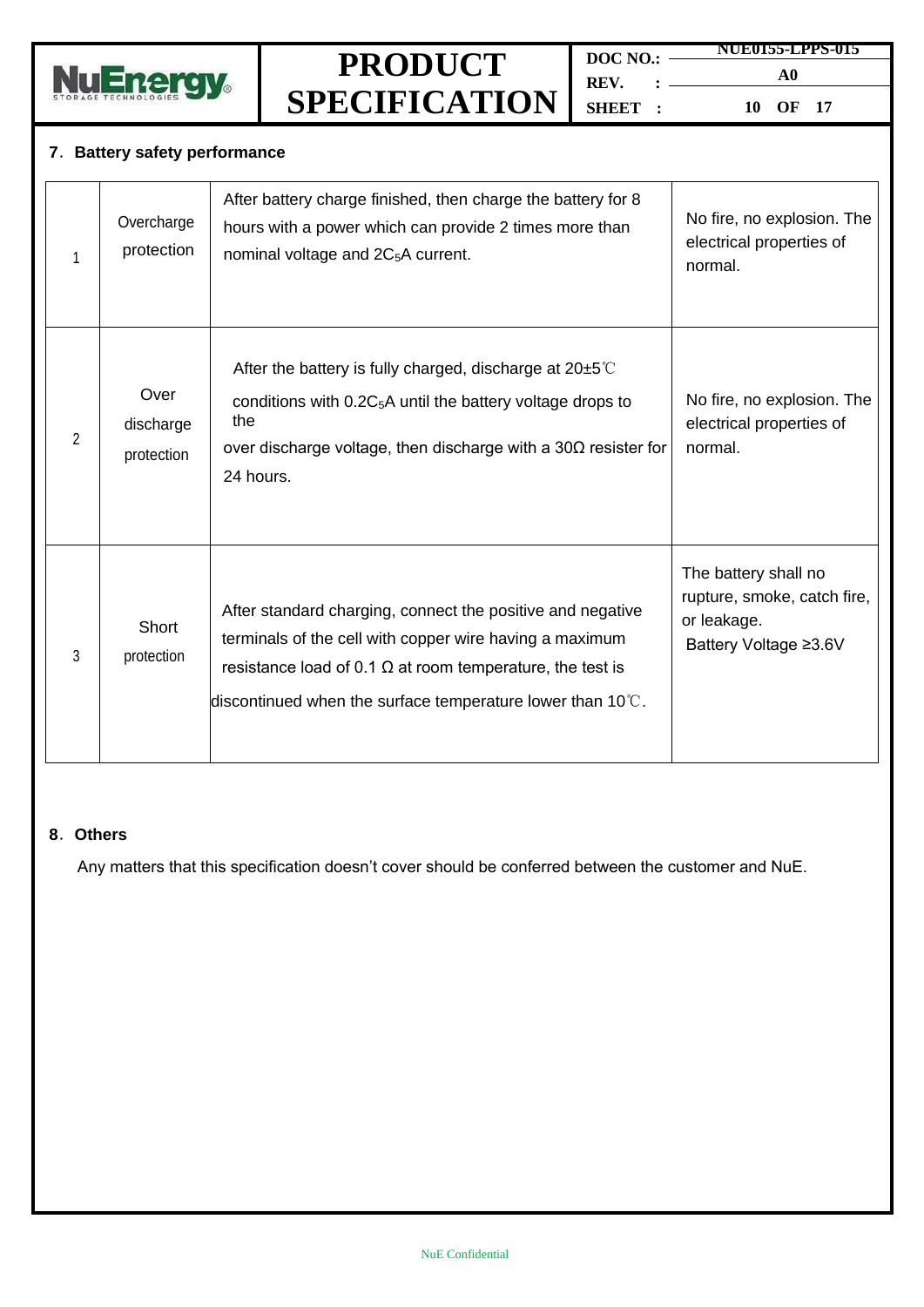

#### **9. Testing requirements**

#### 9.1 Battery test environment

Temperature: 23±2℃

Relative humidity: 60± 20% RH

Atmospheric pressure: 86~106 KPa

#### 9.2 Measuring instrumentationrequirements

Voltage instrumentation requirements: Measuring the voltage meter accuracy no less than 0.5magnitude

Current instrumentation requirements: Measuring the current meter accuracy no less than 0.5 magnitude

Time instrumentation requirements: Measuring the time meter accuracy no less than 0.1%

Temperature instrumentation requirements: Measuring the temperature meter accuracy no less than 0.5 ℃

Impedance instrumentation requirements: Measuring impedance should by sinusoidal alternating (1 KHZ) test

#### **10**.**Electrical Characteristics**

#### 10.1 Battery charge/discharge

10.1.1 Full charged definition

With charging voltage 4.35V, current 0.2C continued to charge the battery pack, when charging current drops to 0.02C charging is terminated, shall be full charged.

#### 10.1.2 Full discharged definition

Standard discharge current 0.2 C for continuous discharge, when the voltage drops to discharge cut-off voltage 3.0V discharge is terminated shall be full discharged.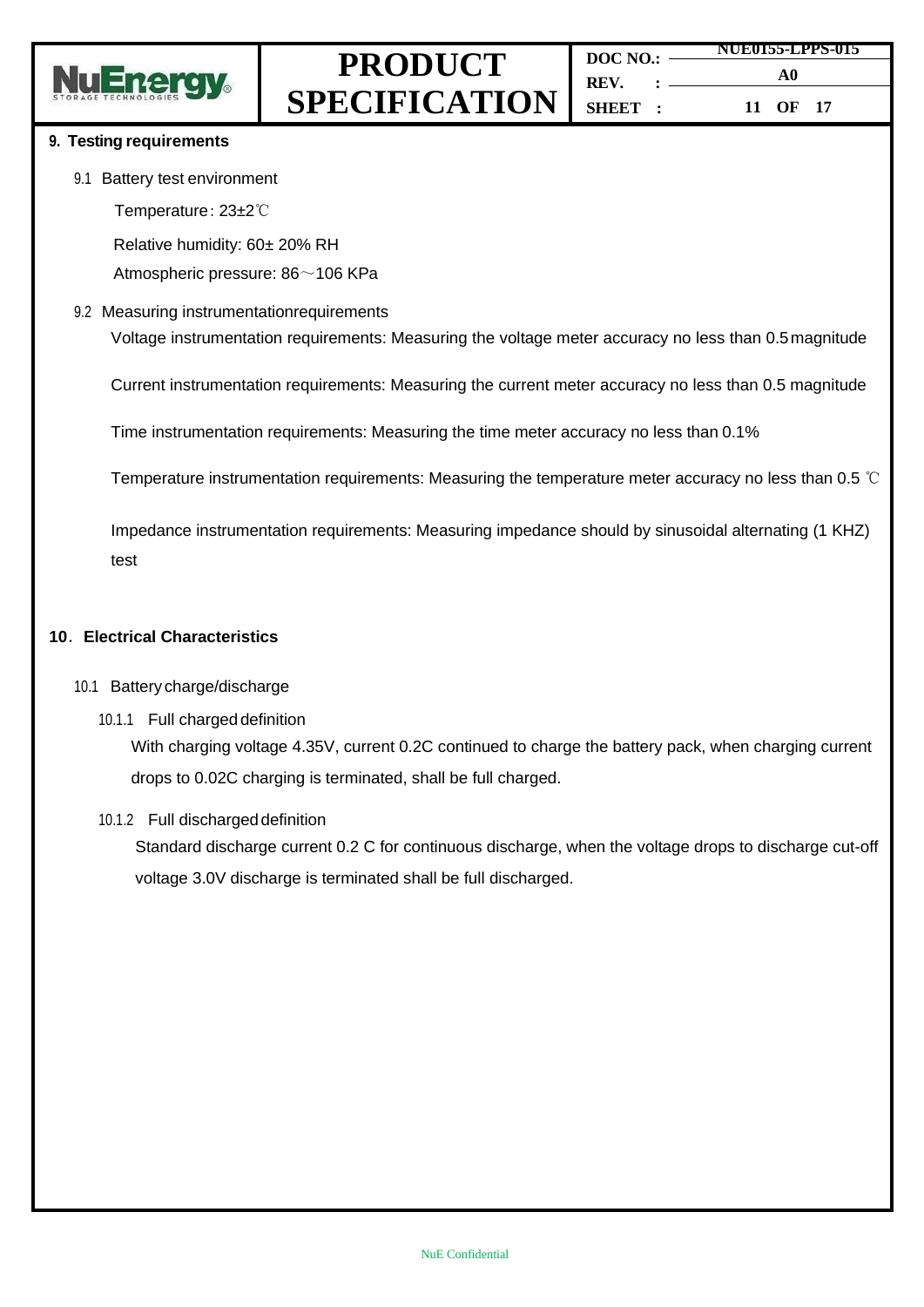

**DOC NO.: REV. : SHEET :**

**NUE0155-LPPS-015 A0 12 OF 17**

#### 11. Cell

#### 11.1 Performance parameters

| No.            | Description           |   | <b>Units</b>   | Remarks                                 |
|----------------|-----------------------|---|----------------|-----------------------------------------|
|                | Cell minimum capacity |   | 1000mAh        | 0.2C discharge                          |
| $\overline{2}$ | Initial impedance     |   | ≤120mΩ         | 1kHz AC Impedance                       |
| 3              | Nominal voltage       |   | 3.8V           |                                         |
|                | <b>Dimensions</b>     |   | 7.0mmMax       | <b>Thickness</b>                        |
|                |                       | W | 30.0mmMax      | Width                                   |
| 4              |                       |   | 36.0mmMax      | Cell length (not including Tab sealant) |
|                |                       | A | $8.0 + 1.5$ mm | Distance of tab center                  |
|                | B                     |   | $2.0 + 0.2$ mm | Tab width                               |

#### 11.2 Cell outline drawing

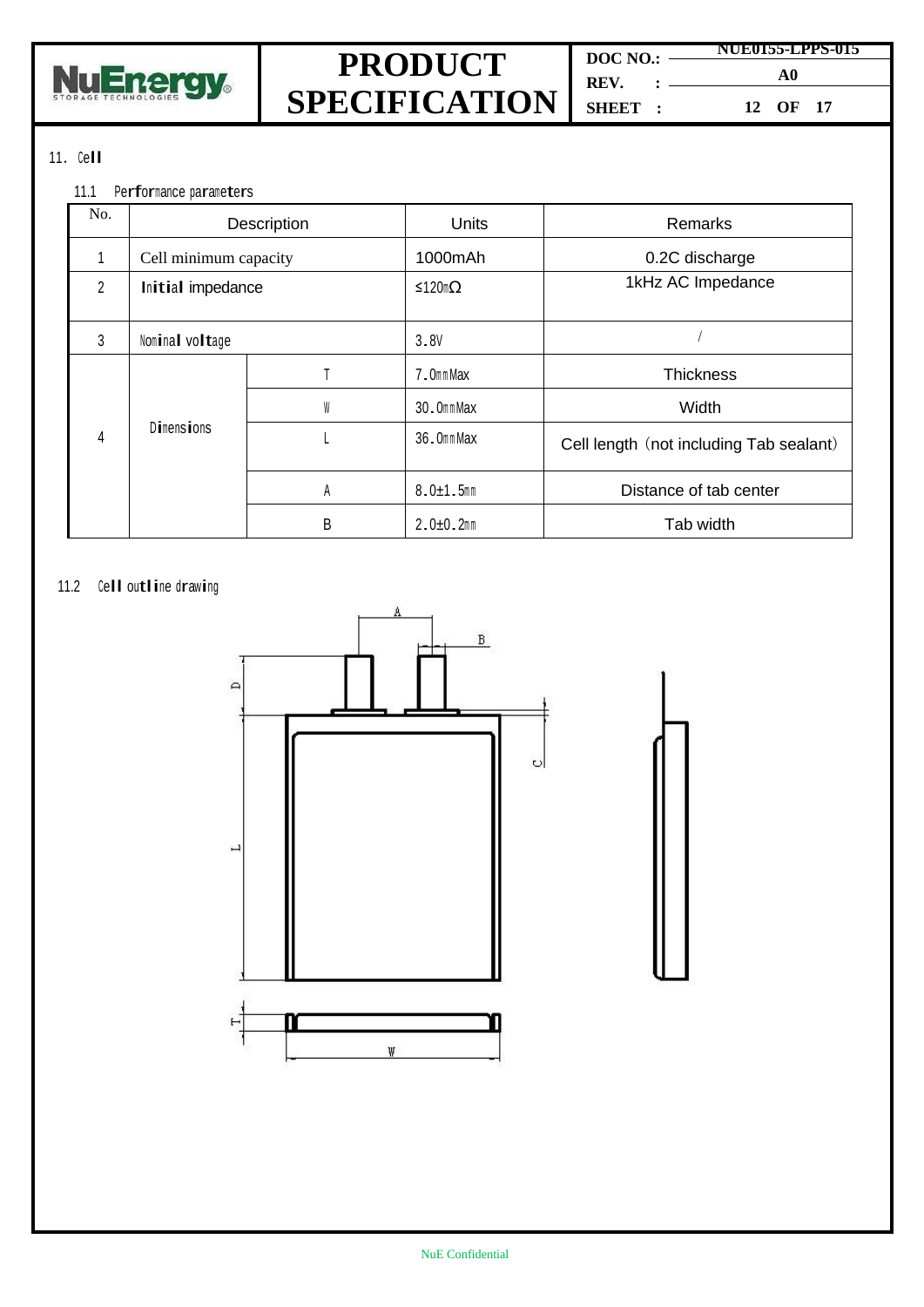

**DOC NO.: REV. : SHEET : NUE0155-LPPS-015 A0**

**13 OF 17**

#### **12**. **Electric Protect Features**

| Item                      | Symbol                 | Content                             | Criterion                                       |
|---------------------------|------------------------|-------------------------------------|-------------------------------------------------|
|                           | V <sub>DET1</sub>      | Over charge detection voltage       | 4.425±0.05V                                     |
| Over charge Protection    | tV <sub>DET1</sub>     | Over charge detection delay time    | 1.0s                                            |
|                           | V <sub>REL1</sub>      | Over charge release voltage         | 4.225±0.05V                                     |
|                           | V <sub>DET2</sub>      | Over discharge detection voltage    | $2.5 \pm 0.10 V$                                |
| Over discharge protection | tV <sub>DET2</sub>     | Over discharge detection delay time | <b>128ms</b>                                    |
|                           | V <sub>REL2</sub>      | Over discharge release voltage      | $2.8 + 0.10V$                                   |
|                           | V <sub>DET3</sub>      | Over current detection voltage      | 160±30mv                                        |
| Over current protection   | $I_{DP}$               | Over current detection current      | $2.5 - 6.0A$                                    |
|                           | tV <sub>DET3</sub>     | Detection delay time                | 8.0ms                                           |
|                           | $\sqrt{2}$             | Release condition                   | Cut load                                        |
|                           |                        | Detection condition                 | <b>Exterior short circuit</b>                   |
| Short protection          | <b>T</b> SHORT         | Detection delay time                | $280\mu s$                                      |
|                           |                        | Release condition                   | Cut short circuit                               |
| Interior resistance       | $R_{DS}$               | Main loop electrify resistance      | $V_c = 4.2V$ ; R <sub>DS</sub> $\leq 70m\Omega$ |
| Current consumption       | <b>I</b> <sub>DD</sub> | Current consume in normal operation | 0.3µA Type 7.0µA Max                            |
| 0V Prohibition /allowance | $\sqrt{2}$             | allowance                           | 0V Charging                                     |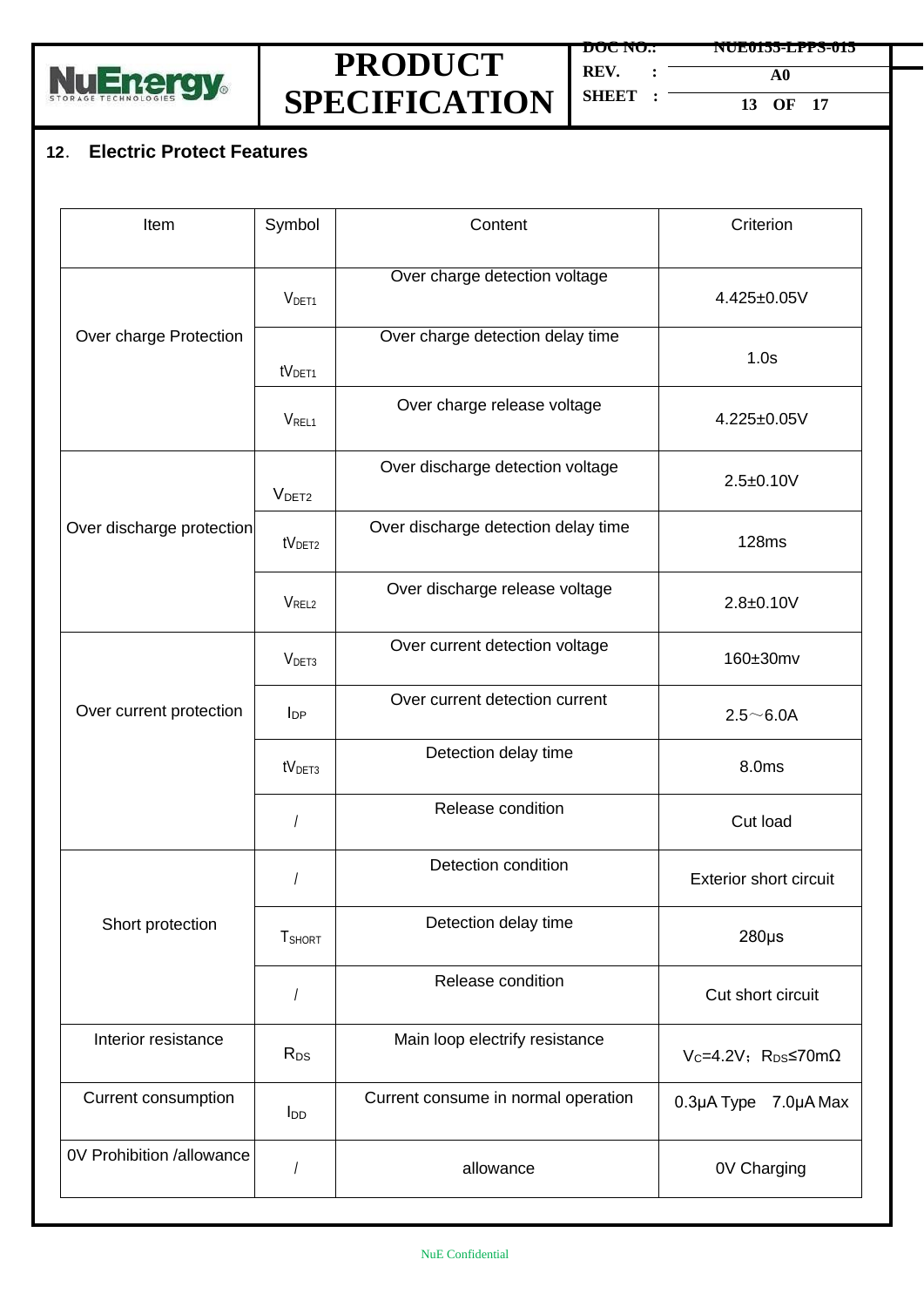

| DOC NO.:       |  | <b>NUE0155-LPPS-015</b>    |          |  |
|----------------|--|----------------------------|----------|--|
|                |  |                            | A0       |  |
|                |  | $REV.$ : $\longrightarrow$ |          |  |
| <b>SHEET</b> : |  |                            | 14 OF 17 |  |

#### **13**.**Schematic circuit diagram**



### **14. PCB Parts List BOM**

| Item           | Part Name      | Description                  | QTY              | Footprint | Supplier     | Remark      |
|----------------|----------------|------------------------------|------------------|-----------|--------------|-------------|
|                |                |                              |                  |           |              |             |
|                | U1             | S-8261DAG-M6T1<br>U          | 1 <sub>pcs</sub> | SOT-23-6  | <b>ABLIC</b> |             |
| $\overline{2}$ | Q <sub>1</sub> | 8205A                        | 1 <sub>pcs</sub> | SOT-23-6  | DP           | MOS CJL8820 |
| 3              | R <sub>1</sub> | $330\Omega, \pm 5\%$ , 1/16W | 1 <sub>pcs</sub> | 0402      | Any approved |             |
| 4              | R <sub>2</sub> | 470Ω ±5%,1/16W               | 1 <sub>pcs</sub> | 0402      | Any approved |             |
| 5              | C <sub>1</sub> | $0.1uF±10\%25V$              | 1 <sub>pcs</sub> | 0402      | Any approved |             |
| 6              | <b>PCB</b>     | PCB1240-9                    | 1 <sub>pcs</sub> |           |              |             |

### **15. PCB Layout PCB**

### Top Layer



Bottom Layer

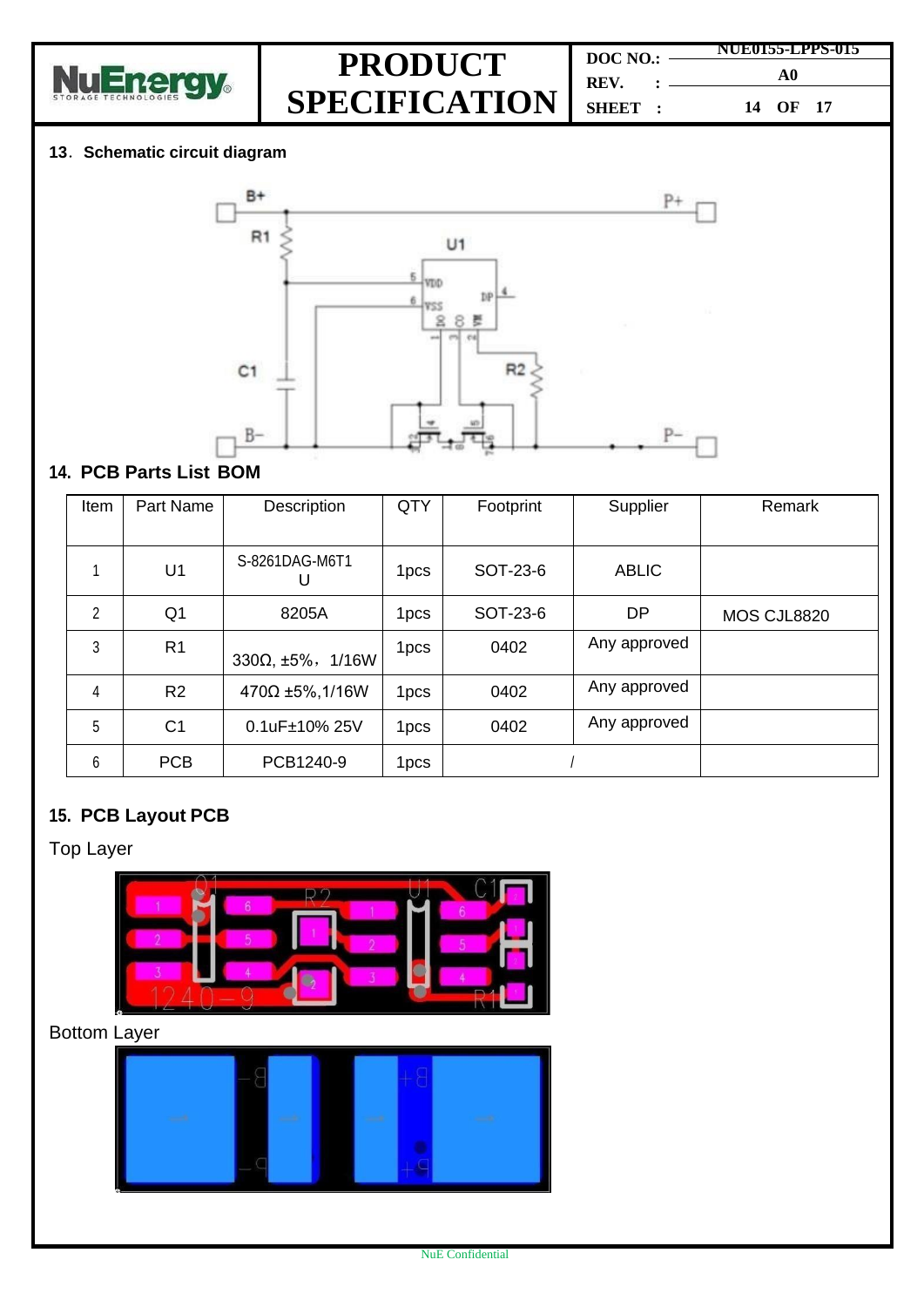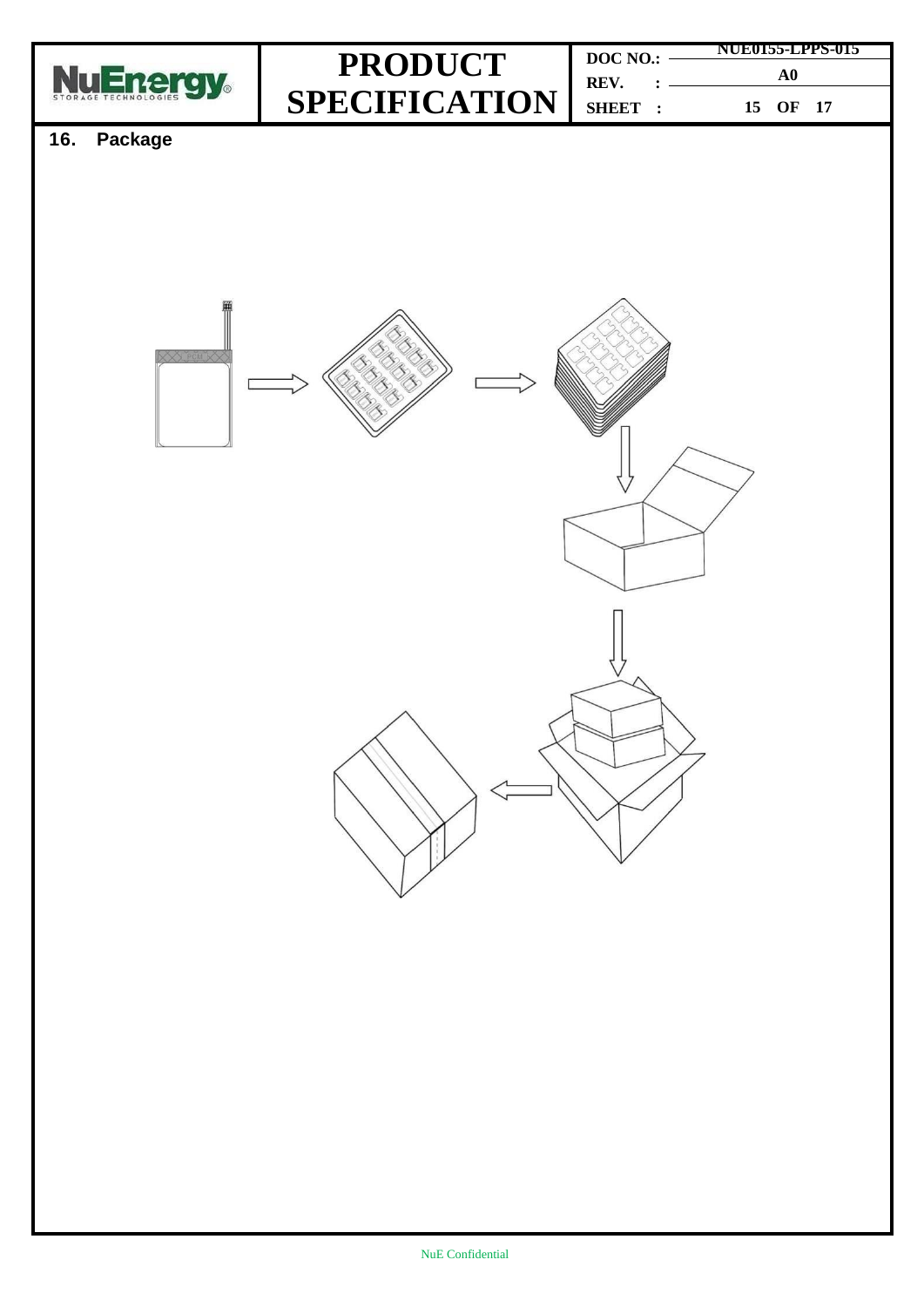

| C NO.: |  | <b>NUE0155-LPPS-015</b> |
|--------|--|-------------------------|
| V.     |  | A0                      |
| EET 3  |  | 16 OF 17                |

#### **17**.**Warranty, Battery Precautions and Safety Instructions**

Please be sure to take to comply with the specifications and the following precautions to use with batteries, if any incidents occur due to not following the specification parameters, and maintenance conditions, NuEnergy Storage Technologies will not accept anyresponsibility. Limited Warranty Period is 1 year from date of manufacture.

- Maintenance: Please use 0.5C charge current to charge up battery to 60% SOC every 3-6 months to prevent over discharge and degradation while in storage. Every 12 months a full cycle shall be performed to prevent degradation.
- Before Use the battery, carefully read the instruction manual and battery labels.
- Needto usetheoriginalbattery charger andshould beplacedinadry ventilatedplace.
- Such as long-term when not in use, the battery charger to charge state halffull, remove the battery from the device and separated, to avoid metal contact with the battery, causing short-circuit or damage to the phenomenon.
- Inuse orduring storage, battery found there has been high fever, leakage, odor, distortion andother anomalies, please stop using it immediately and stay away from the battery.
- Donot short-circuitthebattery positive andnegative, andcareful nottoallowthe battery tomoisture, toavoid danger.

When using keep away from heat, High pressure environments, and do not beat, hit the battery. Battery end of life should be immediately removed from the equipment, please properly handle security of

spent batteries, do notput intofireor water.